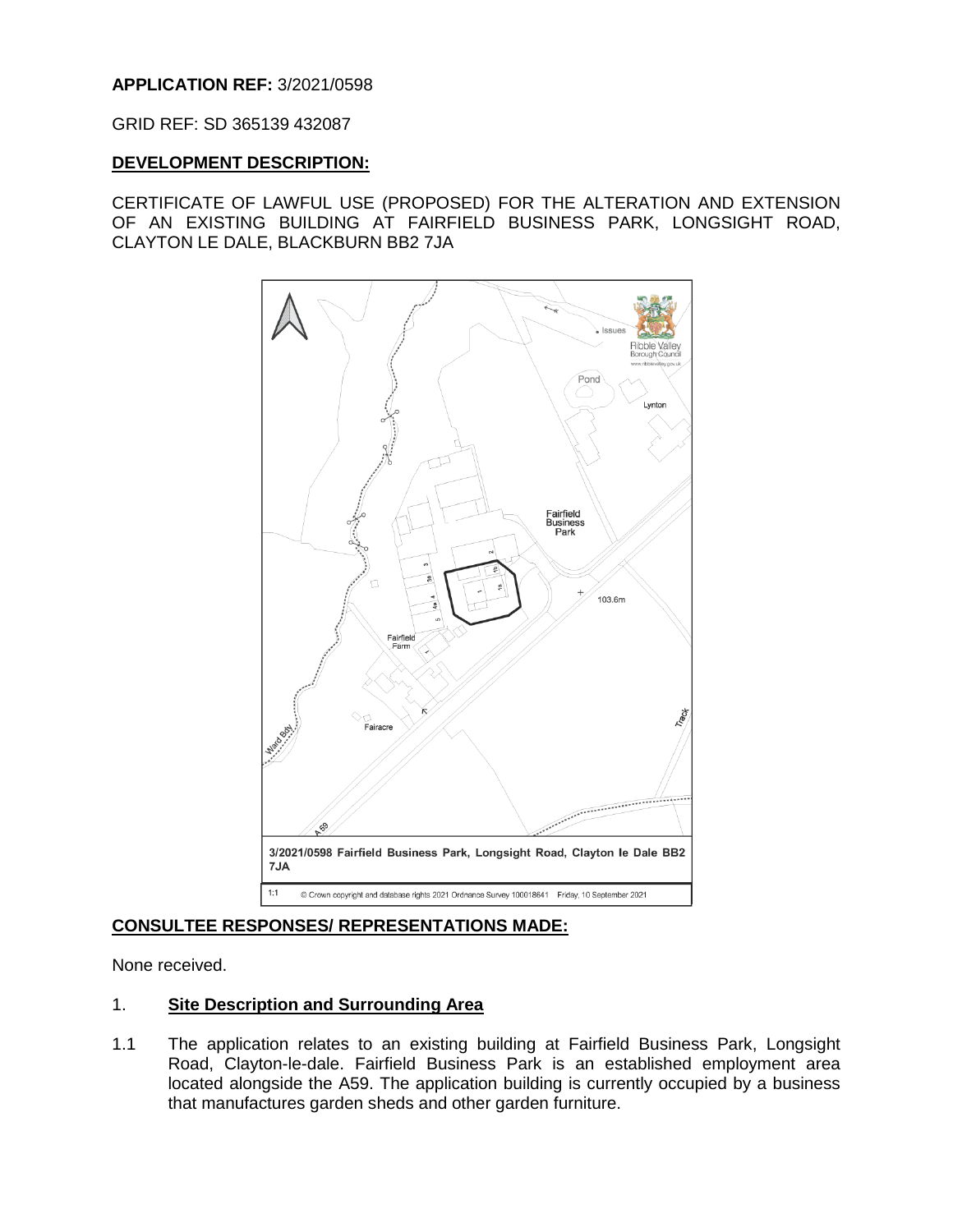# 2. **Proposed Development for which consent is sought**

2.1 The proposal is made under section 192 of the Town and Country Planning Act 1990 in order to ascertain the lawfulness of a proposed extension and alterations to the building which includes changes to window/doors openings, demolition of a single bay and extension on the north-western side. The main issue in the determination of this application is whether the alterations and extension require express planning consent.

## 3. **Relevant Planning History**

No relevant planning history.

## 4. **Relevant Policies**

The Town and Country Planning (General Permitted Development) Order 2015 (as amended)

## 5. **Assessment of Proposed Development**

- 5.1 Guidance on such an application is provided within section 192 of the Town and Country Planning Act 1990, noting that *"If, on an application under this section, the local planning authority are provided with information satisfying them that the use or operations*  described in the application would be lawful if instituted or begun at the time of the *application, they shall issue a certificate to that effect; and in any other case they shall refuse the application".*
- 5.2 Part 7, Class H of Schedule 2 of the General Permitted Development Order relates to extensions etc of industrial and warehouse including the erection, extension and alteration of a building.
- 5.3 Based on the information provided, it is considered that the proposal complies with the requirements and conditions set out in Part 7, Class H of Schedule 2 of the General Permitted Development Order. The proposed extension would not exceed 200 square meters and would not exceed 5 meters in height nor would the proposed extension would not lead to a reduction in the space available for the parking or turning of vehicles.
- 5.4. Consideration has been given to whether the proposals comply with requirements for any extension to be 'in excess of 5 meters from any boundary of the curtilage of the premises'. Whilst there is no definition of the term 'curtilage' within the regulations, it is defined within the Oxford English Dictionary as, 'The area of land around a house and its surrounding yard and outbuildings used for domestic purposes, as fenced (i.e. enclosed) or marked out so as to have the effect of enclosure'. The term can also be applied to non-domestic buildings to refer to surrounding land that serves the purpose of the building in some reasonably necessary or useful manner.
- 5.5. The land surrounding the building in question has not been marked off or enclosed in any way and this is the case for other buildings within the industrial estate. However, the land to the west side of the building does appear to have been used in association with the building for loading and unloading and therefore, based on the evidence provided by the applicant, the proposals are considered to be permitted development.